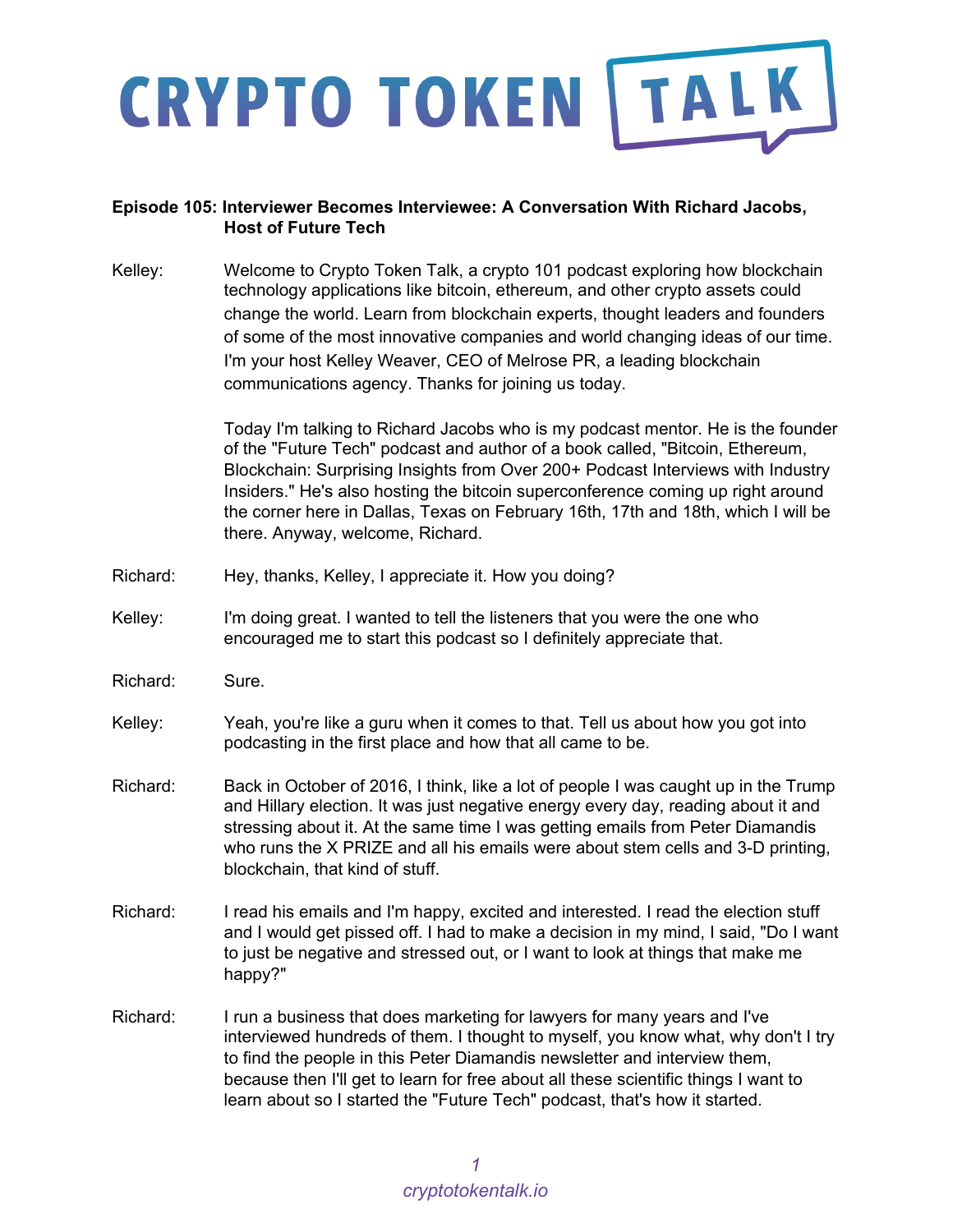- Kelley: Awesome. Hundreds and hundreds of interviews later, here we are. You now have a book and you're launching this conference, which is oversubscribed and you've now created a second venue for it, right?
- Richard: Yeah. I'll just finish up on the podcast stuff. I did a bunch of interviews on, again, 3D printing, brain-computer interfaces, stem cells, blockchain, etc., and I found I was really interested in the bitcoin and blockchain stuff. I started honing in on that, and I ended up doing 100 some odd interviews with companies in the space. I started going to meetups, reading tons of articles about it, investing. I love it, it was so fascinating.
- Richard: After a while I just was like, man, I have all this information in my head, I feel like my head is going to explode so I decided to write the book, the "Bitcoin, Ethereum, Blockchain," book. Then I was talking to a friend of mine, and he's like, "Wow, you're really interested in this stuff. What do you want to do in the industry?" I said, "Well, I don't know. I'm not a developer or anything but I think it'd be really cool to put on a conference and show people what blockchain can do."
- Richard: That's where the conference idea came from and this is last July. I just went whole hog into that. It was natural because I interview a company and then at the end of the call I'd say, "Hey, were doing this conference. I think what you do is great. Why don't you become involved? Do you want to see the media kit, etc.?" Most of them said, "Yeah, sure, send it over."
- Richard: We started getting sponsors, we started selling tickets and it's just gone crazy from there. I'm amazed at how rabid the market is. I made this joke, not to offend anybody, but I think I told you, the movie "World War Z" or "Resident Evil" people are so into crypto they're standing for it like a hoard of zombies, just rushing in.
- Richard: We've been selling tickets like crazy and the event got filled up. I marketed a lot but people are dying to know about this stuff. That's what's been happening so I guess I'm just the beneficiary of good timing and a market that's intense.
- Kelley: Who are some of the speakers who are going to be at the conference?
- Richard: Some of the big ones, we got Ronnie Moas. He's a commentator on CNBC. He'll talk to all the stock people and the Wall Street people so he's all over the media. He was really gracious to decide to come. He's a big analyst in the crypto world. He's got a little bit of a raspy voice but he's coming.
- Richard: Then we have James Altucher who I'm sure a lot of people see all over the web. He's got big hair. He's like a crypto guru. He's got a huge following and a big newsletter.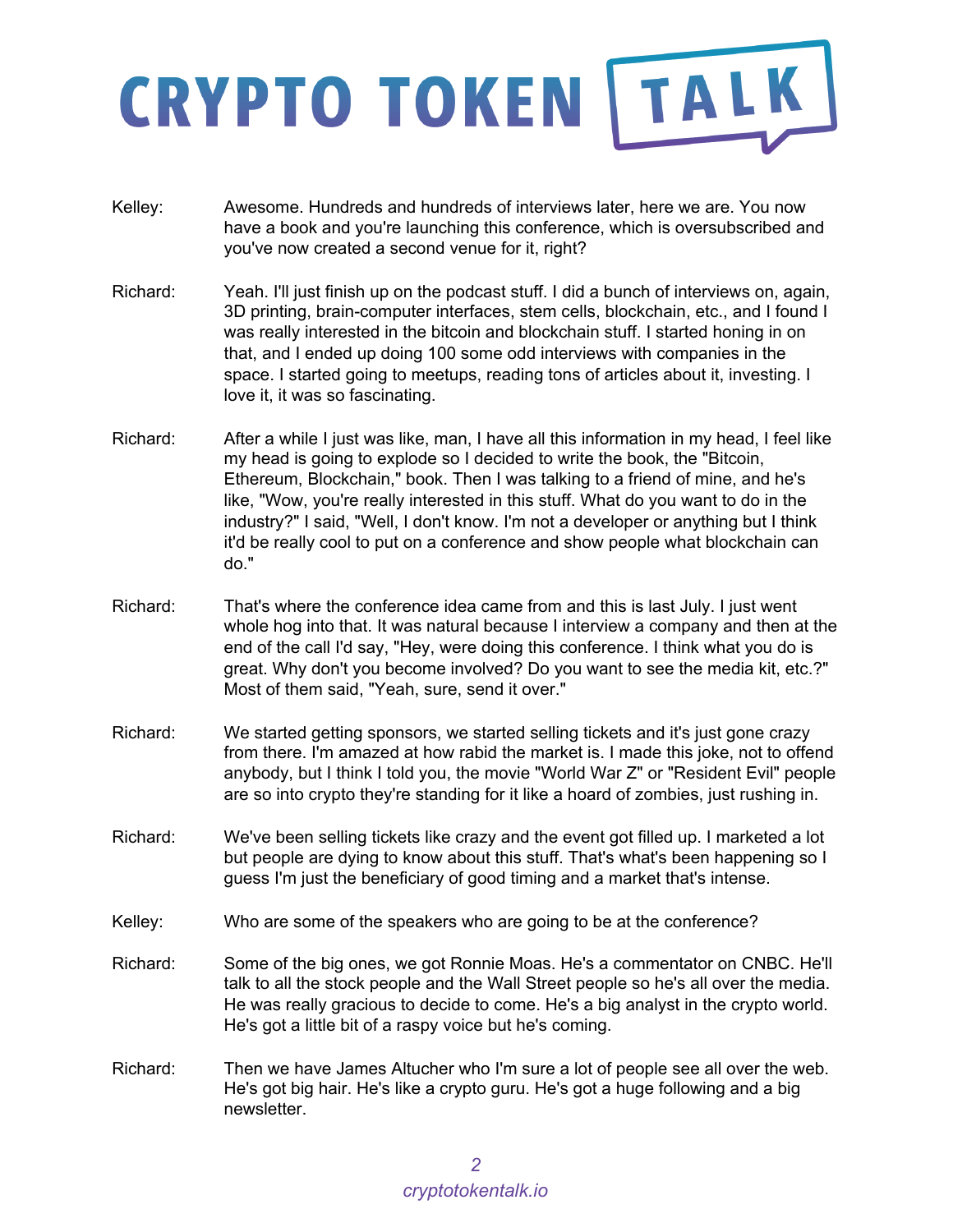- Richard: We got Tim Draper. He's a billionaire venture capitalist in the crypto world. He won the auction of the 33,000 Silk Road bitcoins a bunch of years ago.
- Richard: Then we've got people like Shawn Owen from SALT Lending. They let you borrow against your crypto holdings. We've got dozens and dozens of people in the industry, actually doing work, working on different use cases. They're just into all kinds of stuff. That's a round up of some of the people we have.
- Kelley: That's awesome. It's going to be a really cool conference. Tell us a little bit about the book.
- Richard: The book is what I learned from interviewing. At the time it was 200 blockchain companies, now it's over 300. You start to interview them and you get to hear some of the same things over and over but you get a 30,000 foot view of the industry. Where is everyone going? What are they doing?
- Richard: These guys are working on helping people to get control of their medical data. These other people are working on securing your identity in the blockchain. These other guys are helping people send money back home, the remittances. Other ones are providing payment solutions for merchants.
- Richard: I start to see all the things that blockchain can do and it's amazing. I don't think a lot of people have that perspective because who has time to sit there and read articles all day, or podcast with people constantly like I did. I did it over time but most people just don't have that exposure to the industry. Just because I've talked to so many companies, I learned a lot and I wanted to tell people about it. That's what the book's about.
- Kelley: What are some of your, obviously I'm sure you have millions of them, but some of your favorite interviews that maybe standout in your mind?
- Richard: My favorite ones are when the entrepreneur, the founder, they're passionate about what they're trying to do. They have a real reason for doing it. They're not just like a "Me, too," that has some nebulous use of blockchain.
- Richard: The people, for instance, that help people send money back home that's your remittances. They're doing a great service. Let's say you have family back in India and you work in the U.s. and you want to send 150 bucks back home to your mother and your father and all that. You may have to get in the car, go cash your checks, get cash, go to Western Union, sit there for 20 minutes, fill out forms, Western Union it to India, then your mom has to go take a bus or hitchhike to the Western Union, sit there, pay more fees, get the cash, have fear of being robbed and then use the money and they've taken 5%, 10%, 20% of the money.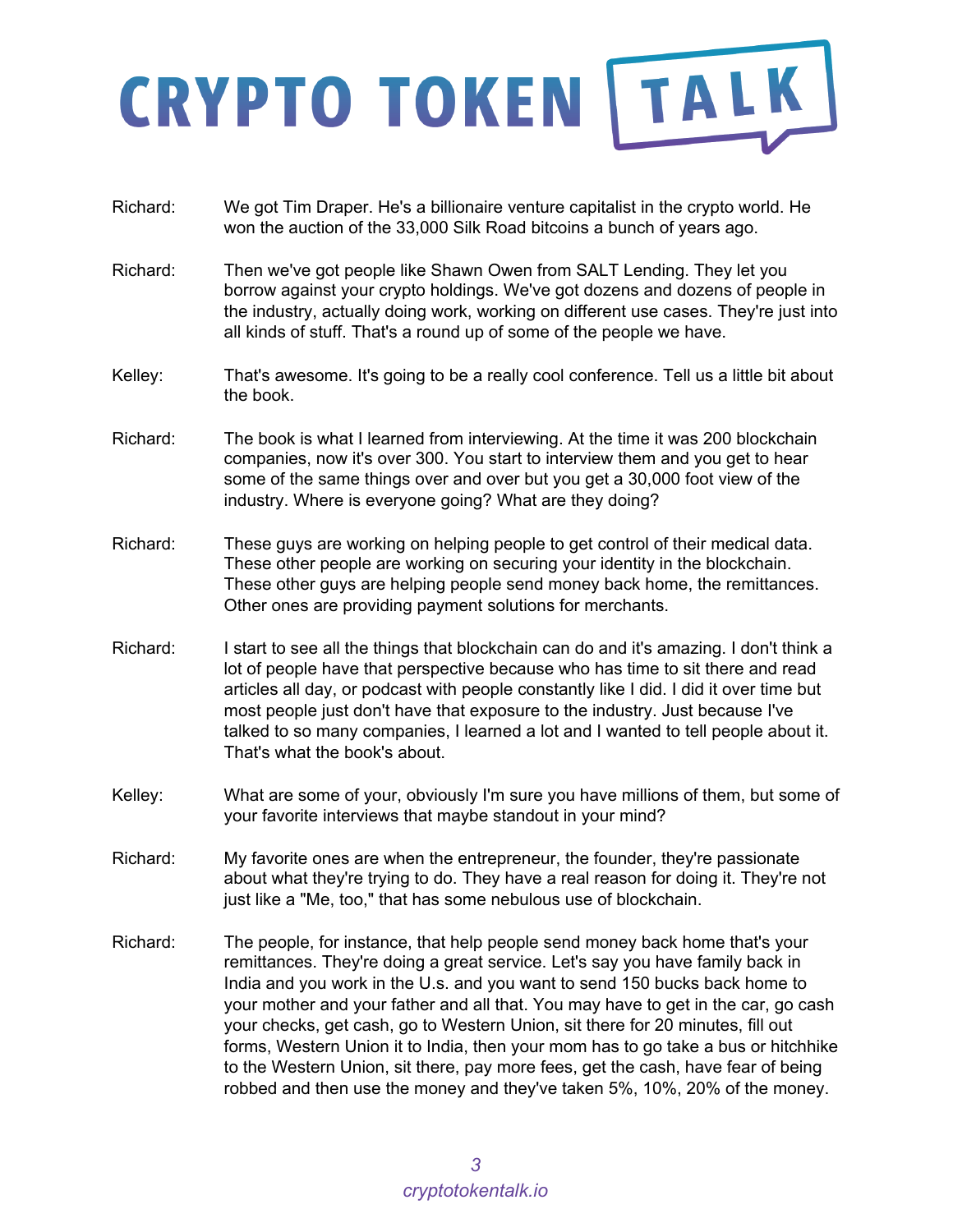- Richard: Imagine doing it through blockchain and you can just do it within 10 minutes over a phone. She has a Smartphone in India and then she gets her money and can use it. You don't have to deal with any of that. That's a real amazing use case that people are working on.
- Richard: Medical data. I just talked to a company called MintHealth and what they want to do is they want to help people aggregate all their medical data in one spot and they control access to it. Let's say I'm 40, I've been around for a while. I've had certain medical conditions and I go to my diabetes doctor or something.
- Richard: Instead of having to say, "Oh, let me find my old doctor and get his info over to you." I have it on a blockchain MintHealth would use and I could allow the doctor access to it, they get it right away, my stuff's secure and maybe I'll get better medical treatment because all my data is sitting in one place. It's not all over the place, or it's not stuck with Doctor Smith whose office closed down seven years ago and I got to go find it.
- Richard: That's some of the stuff they're doing. They also have a token that incentivizes people for reporting their medical data and having good health practices. I'm not schilling for them but I think that's a real beneficial use of blockchain. That's just a taste of some of the stuff I learned that I thought was really great.
- Kelley: Totally. In fact, the healthcare use case was one of the first ones that I learned about because we were working with a company called Gem and they do a lot of work with enterprise blockchain solutions but healthcare as a specific vertical. I love the healthcare data. It makes so much sense.
- Richard: Yeah, definitely. There's tons, I'll give you one more for listeners. I talked to Siacoin or Siacoin. I haven't talked to Filecoin but in the decentralized storage niche you have Filecoin, MaidSafe, Siacoin, etc.-
- Kelley: Storj.
- Richard: Their premise, yeah, Storj. Their premise is right now if I store my data it goes Google Cloud, or Apple iCloud, or Amazon AWS. Well, the data is not encrypted, it's been hacked, it's going to be hacked over and over. All these gigantic companies could use your data and make all kinds of derivative works and take it and sell it to marketers and all that stuff.
- Richard: In comes the decentralized storage people. They want to take your data, encrypt it, chop it up into a hundred pieces, put each piece on a different person's computer. Hey, good luck trying to break into it then or steal it.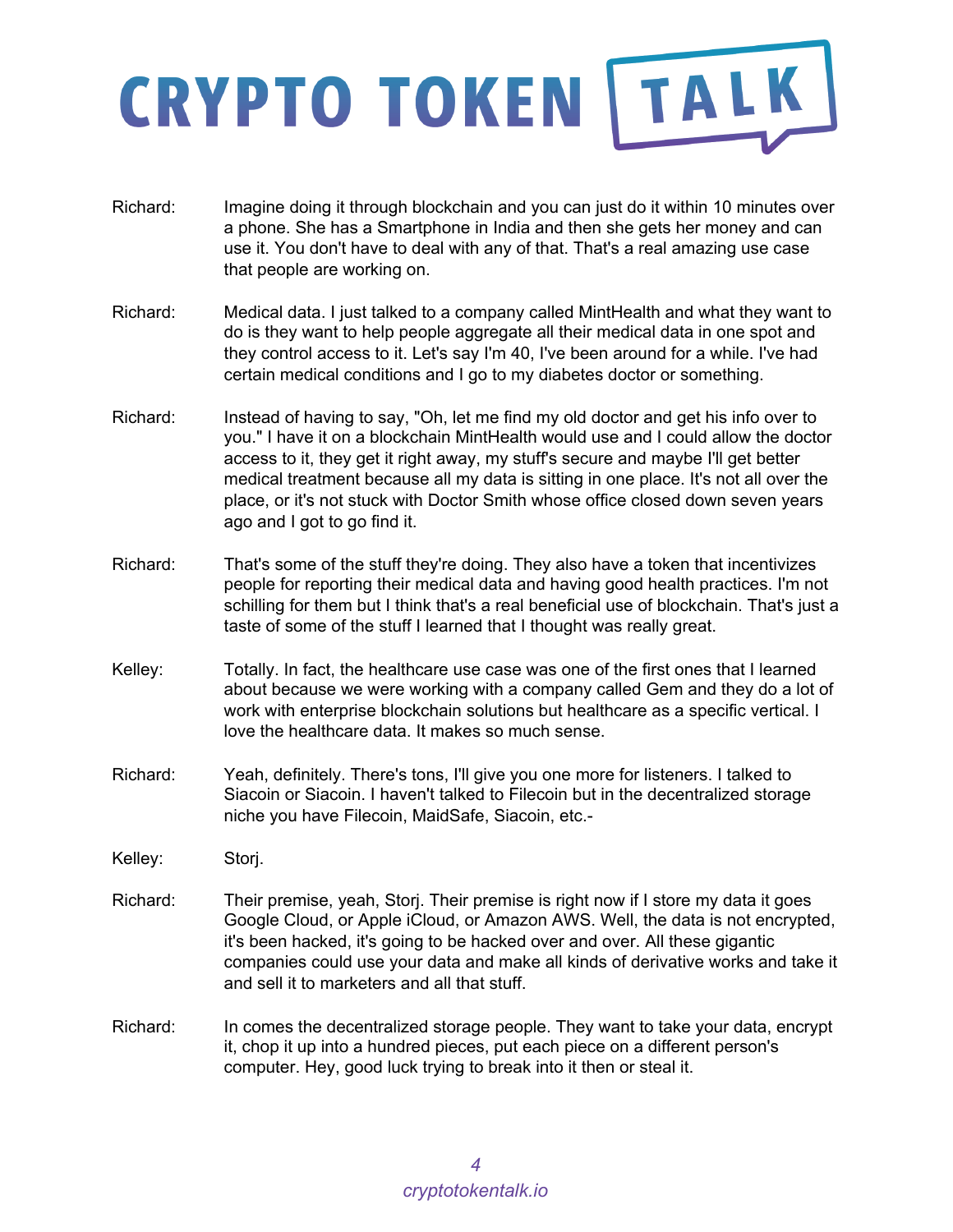- Richard: They're not going to take your data, monetize it and sell it to advertisers and all that stuff. It's giving people control over their data, which I think is very important, too, is putting power back in people's hands.
- Richard: That's the industry I'm fascinated with and I really hope that their use case comes to fruition soon.
- Kelley: That's a cool one, too. Who are some of the people that you really respect in the space? I know you mentioned a few people that are going to come and talk at the conference but who are some of your favorite maybe mentors, or people that you are rooting for?
- Richard: Locally, I talked to a lot of the guys at Factom, F-A-C-T-O-M. While their use case may not be very sexy, they're just incredibly knowledgeable, they're always giving, they've answered thousands of my questions. I always get a lot out of talking to, there's three of them; there's Paul Snow, Brian Deery and David Johnston. It's funny they're all different when you talk to them. They all have different knowledge but I get a lot out of seeing those guys. I respect them a lot.
- Kelley: Can you tell the listeners the use case?
- Richard: Yeah. I hope I get this right because I just feel it's complicated. Factom allows you to take massive amounts of data that your company has and anchor it into a blockchain, bitcoin and I think their working on Ethereum, too.
- Richard: What's the good thing about that? It's not to store your data but let's say you're a mortgage company and you have 14 million mortgage records, and you need to prove later on that John Smith owns this house and he made X number of mortgage payments over the past seven years.
- Richard: Well, right now you could have that in the database, again, which can get corrupted and hacked, etc. This is in a public database, the blockchain, but it's encrypted so not just anyone can see it but at least these companies can verify, yes, that is our data, it's time stamped, it's date stamped, it's not been corrupted. That's just one of the uses of what Factom does.
- Kelley: That is pretty fascinating. Anyone else that comes to mind that you want to share that you like?
- Richard: I talked to Erik Voorhees from ShapeShift three times. He's a real interesting guy. He's a deep thinker. I like ShapeShift and the fact that they've never had user accounts. He's real big into people's privacy. He did that deliberately so that the government couldn't come in and say, "Hey, give us all your user data." I enjoyed talking to him about that. Now he has a new product called Prism.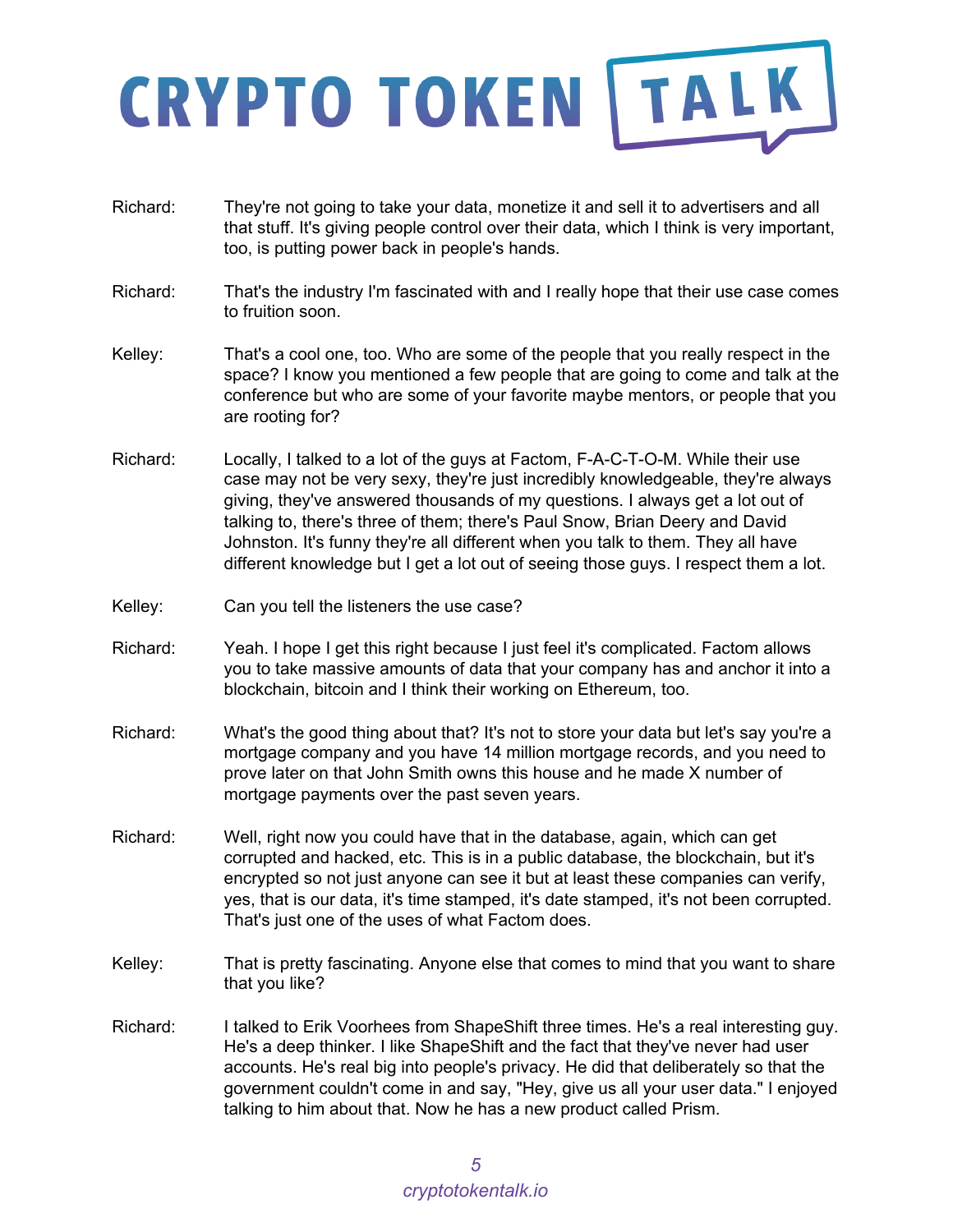- Kelley: That's supercool.
- Richard: [crosstalk 00:19:26] want to explain it properly but it allows you to essentially speculate or invest in a whole basket of different cryptos and only have to use Ethereum to do it. You can speculate and get the appreciation, or the loss of 20, 50, 100 different crypto tokens but you can do it just with Ethereum.
- Kelley: Yeah, and you can bet on other people's Prisms, on other people's bets. You can say, "Richard's really smart. I bet he knows what's good. So I'll bet on what he's betting on." Whatever.
- Richard: Yeah, right. The thing that I think is real innovative-
- Kelley: I think Erik is fascinating, I think he's fascinating. I've read a lot about him. He's featured in that book, "Digital Gold" by Nathaniel Popper so ever since I've read about him there, I became interested. He's been on a lot of documentaries about bitcoin because he was integral in that history of bitcoin.
- Kelley: I think that what he stands for is really honorable. Yeah, I really, really like him. Every time I see him at a conference I like, "Woo," starry eyed. He's famous to me.
- Richard: He's a great guy. A note for your listeners, there's a really great book called, "How Money Got Free" by Brian Patrick Eha, E-H-A. Shrem is in there, Charlie Shrem, Erik Voorhees, Roger Ver. That's an awesome book in the history of the industry so I recommend you read it and all listeners do. That's a really well written, cool book to read.
- Kelley: Great suggestion. I definitely want to add that to my list. I hadn't heard about that one. That was on of my questions for you is what sort of resources do you recommend for people who are curious about the industry who are just getting started?
- Richard: So just getting started. What I want to do is I want to remind people first there's three or four levels of sophistication. Just so people know. The first one is how do I buy bitcoin, where do I get it, for instance. For those people maybe Coinbase might be great and they can just buy bits of it through their bank, maybe. It's not financial advice here but I'm just pointing it out.
- Richard: If you want to buy, for instance, dip your toe in to buy bitcoin, Ethereum, maybe bitcoincash, Litecoin, that's the first entry point.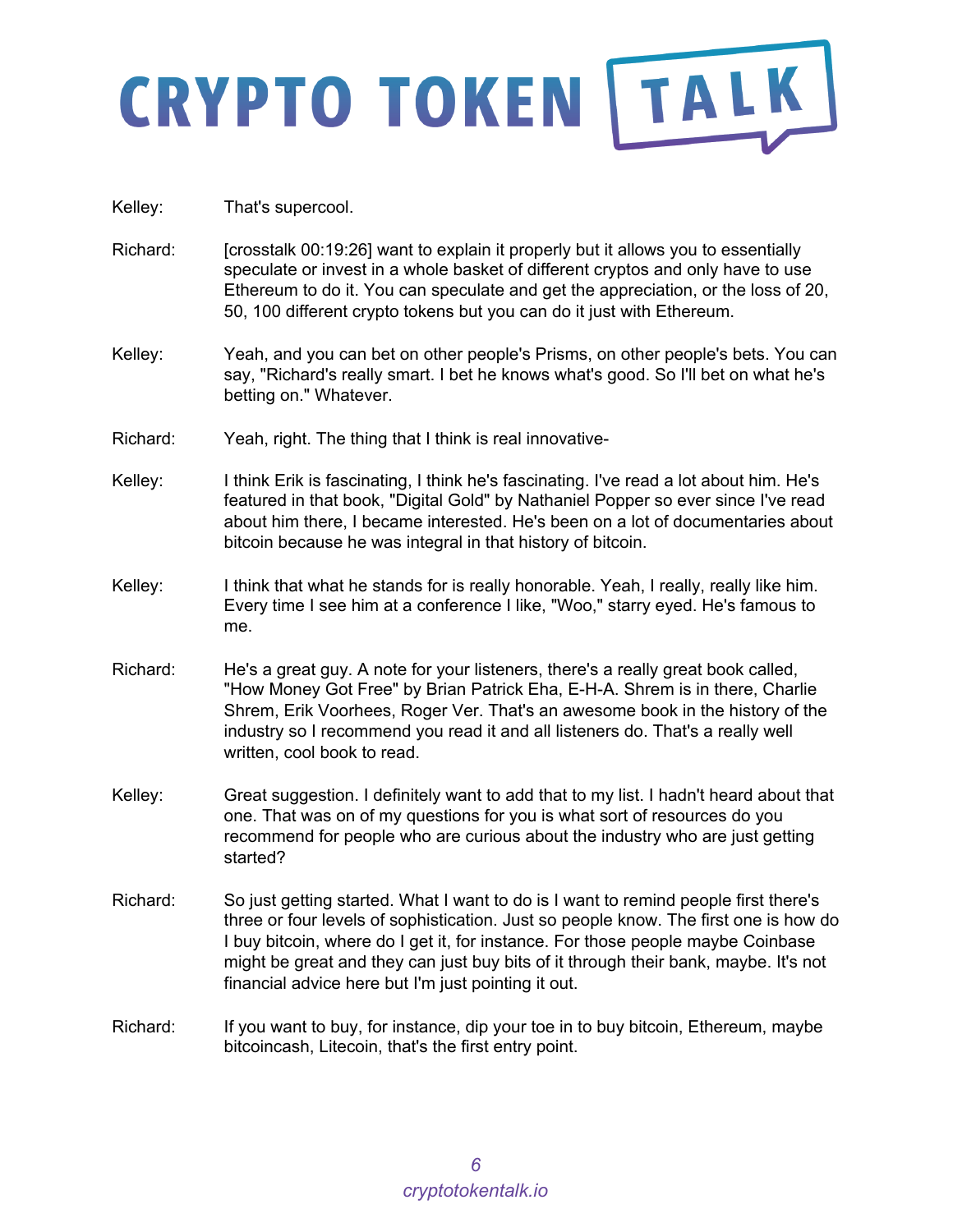- Richard: Then if you want to buy other tokens, let's say, I don't know, Ripple, IOTA, whatever, Golem, then you have to get an account on an exchange. In the U.S. there's Poloniex, Kraken, Bittrex, etc.
- Richard: Then a third level of sophistication is if you want to invest in ICOs then, again, it's very speculative but there you need to know even more.
- Richard: First of all be okay with what you know. Second, it takes time to understand this stuff. Until I went to about 20 or 30 meetups and interviewed about 50 companies, and read dozens of articles, I didn't feel comfortable at all. I felt stupid because it took me a while to learn this stuff. You have to actually take action and do stuff, you can't just read about it.
- Richard: It really takes about six months I would say of earnest learning to get comfortable with stuff. Start slow and ease your way into it is my top level recommendation. Another thing I recommend is go to a local meetup. If there's not one, start one because there I've met investors, traders, owners of all kinds of companies, old school hodlers, whales, local bitcoins people, everything. There's nothing beats face-to-face.
- Richard: It's funny. Blockchain it's always peer-to-peer, decentralized blah, blah but it takes away the human element so the human element is so critical in this industry and it's great to do that.
- Richard: I've been to conferences and I can't tell you all the connections I made from doing that. You want to get face-to-face with other people that are in it. That's the number one way to learn.
- Kelley: You bring up a great point and I think one of the things that I want to remind listeners is it does take a long time to learn but it's maybe not as complicated. Don't be intimidated by that fact because people in this industry, I feel like it is like a sharing economy and people want to help each other.
- Kelley: I found that it can be pretty inclusive. People are rooting for bitcoin or crypto currencies, in general, to take hold and peer-to-peer. You've got to learn from each other and share the knowledge. That's why everyone I think wants to ... If bitcoin was just only held by a few people, it wouldn't be worth what it is worth today.
- Kelley: People have incentive to share knowledge so you can jump in and don't be afraid to ask questions. I think it's not a scary crew. Another thing is that people think it's too late. How do you respond to people who say, "It's too late, I've missed the boat?"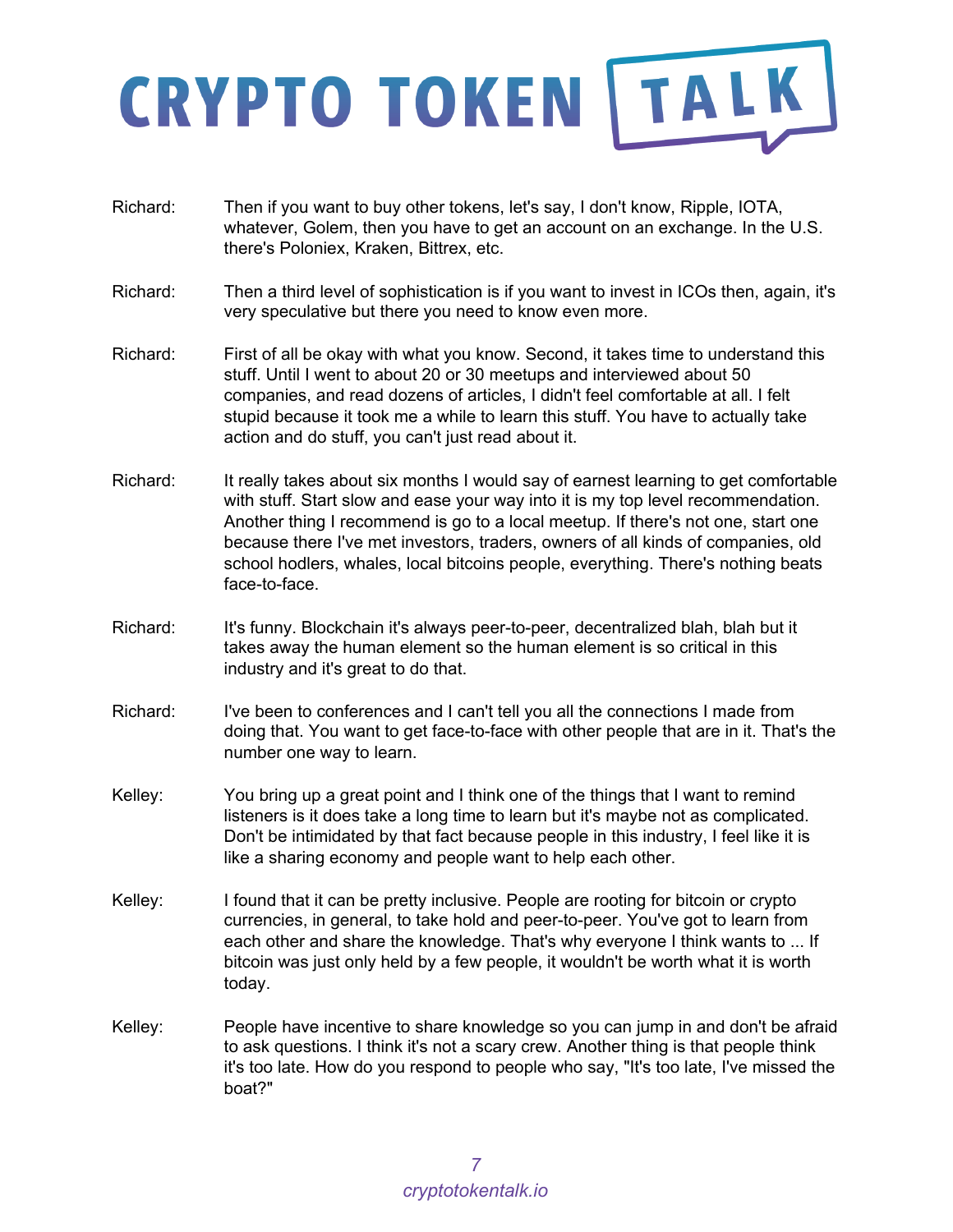- Richard: That's the most common thing I hear. I thought that, too, many times. It was just a little over a year ago bitcoin was 650. I bought a little bit and it went up to 800, 900. I thought, "Oh, man, that's expensive." Then it went down a little bit then it went up past a thousand and I thought, "Oh, that's it." Then it's 2000, then 3000.
- Kelley: That's exactly. I had the same roller coaster around the same timeline. The first time I bought was at 613. I thought, "Whoa, that's really high." Then I was so excited when it went to 900, so excited, so excited when it crossed 1000 at New Year's. I was telling everybody.
- Richard: Yeah, you just never know. I mean, I never thought it would hit 5000, then it hit 10,000. I was like, "Oh, my God, that's crazy." If you look at CoinCap historical data, you google that, and look one year ago, you'll be sick at the prices. Guess what, a year from now if you do the same thing, you're going to be sick. Again, I'm not telling people buy this or don't buy that but look at the market, it's not too late. You never know.
- Richard: I think this is still really early days. I think very few people own crypto at all. They may own a tiny bit and I think it's definitely going mainstream. I knew that by the end of last year it would be in the news every day.
- Richard: I think 2018 is going to be huge for crypto. I don't think it's going to be too late at all. I think if you want to get involved, get involved. Research your coins that you like and find valid reasons to invest in them if you want to do that but just buy and hold and stick with it because I think this industry's got many more years to grow.
- Kelley: I totally agree. When people come to you and say ... I guess you talked a little bit about how to first get involved. Go to meetups and ... Do you recommend people download Coinbase as the easiest first steps?
- Richard: I think either Coinbase or maybe buying from a local person and just go slow. Here's another big thing. You don't have to buy a whole bitcoin. A lot of people don't know that. You can buy 50 bucks worth, 100 bucks worth. I recommend dip your toe in. If you do nothing else, you can buy 50 bucks worth of bitcoin.
- Richard: If disaster happens and bitcoin goes away, you're not going to be crushed. Just do that to have the experience of buying it, or Ethereum or whatever token you want, it doesn't matter. But just do that. Take the step and buy something. Have it in a wallet and see how that feels. It's weird. That's how you learn by actually getting into it.
- Richard: Again, reading and watching videos, that's not going to help you much. You got to do it. Unless you want to learn how to use an exchange, you got to open up an account on the exchange. You got to send money to it and do a trade.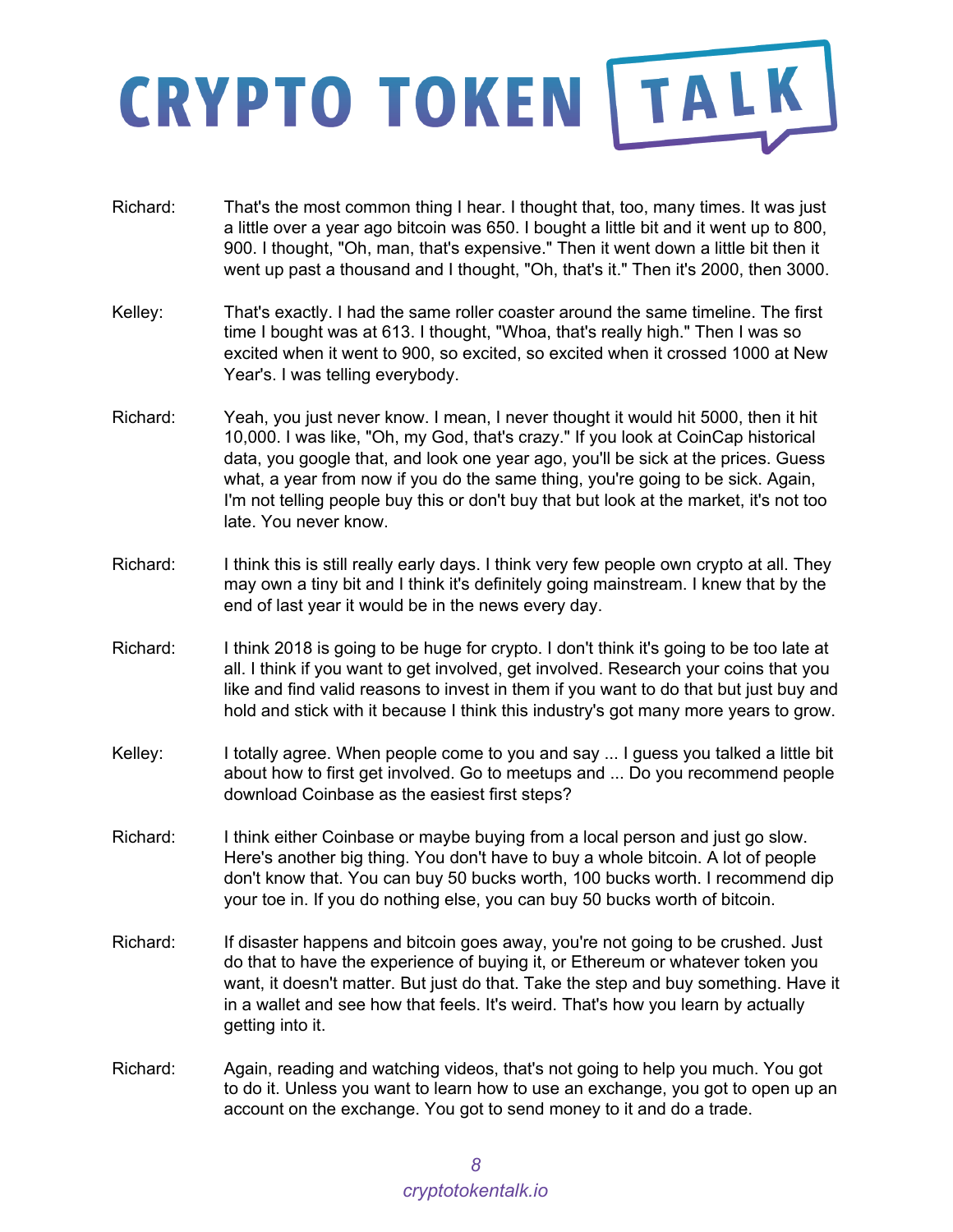- Richard: When I first did it, I was like, "What is this?" I didn't understand what I was looking at. I remember when I first started even using Coinbase. I didn't know what buy, sell versus send, receive was. I just didn't know the difference.
- Richard: In the crypto world, I think they're horrible at marketing because there's all these computer nerds that made all this stuff and there's very little explanation. It's critical for people to be able to get their hands on it and actually try it and do stuff with it. That's how you learn. You don't learn, again, just by thinking or reading or that kind of stuff.
- Kelley: Totally agreed. That's usually my recommendation, too, is get involved. I was at this LA bitcoin meetup last week and someone said, "Peer-to-peer used to be how bitcoin was and now it's like buying from Coinbase isn't necessarily peer-to-peer. It's like peer-to-exchange, really."
- Kelley: If you can find someone who has bitcoin who is willing to sell it to you then that could be, you can do that locally. There's a website that you reference called LocalBitcoins where you can do that, as well.
- Kelley: I have good news that the fees must be dropping because I did send some bitcoin today, a few different transactions and I used the Lightning Network, the SegWit chain, but it was only like four bucks, which is way lower than it has been-
- Richard: Nice.
- Kelley: In the last couple weeks. So I can get behind four bucks. That's not terrible. It has been 15, 20.
- Richard: By the way, with Coinbase just so you know, some people are like, "Oh, Coinbase is the devil." Guess what, Coinbase has the most users. You know why? Because they make it easy and they appeal to people that have money that maybe are a bit older and just want to hook it up to their bank account and buy.
- Kelley: Coinbase is great, Coinbase is so great.
- Richard: Love them, hate them, whatever but they have 14 million users for a reason.
- Kelley: Number one app in the App Store.
- Richard: Yeah. Here's another thing, too. Some people are like, "Aw, you shouldn't use an exchange or you shouldn't use Coinbase because you don't control your private keys." Well, guess what? Here's the trade off. I've been hacked, by the way. I've lost some money. I know a bunch of people that have been hacked, too.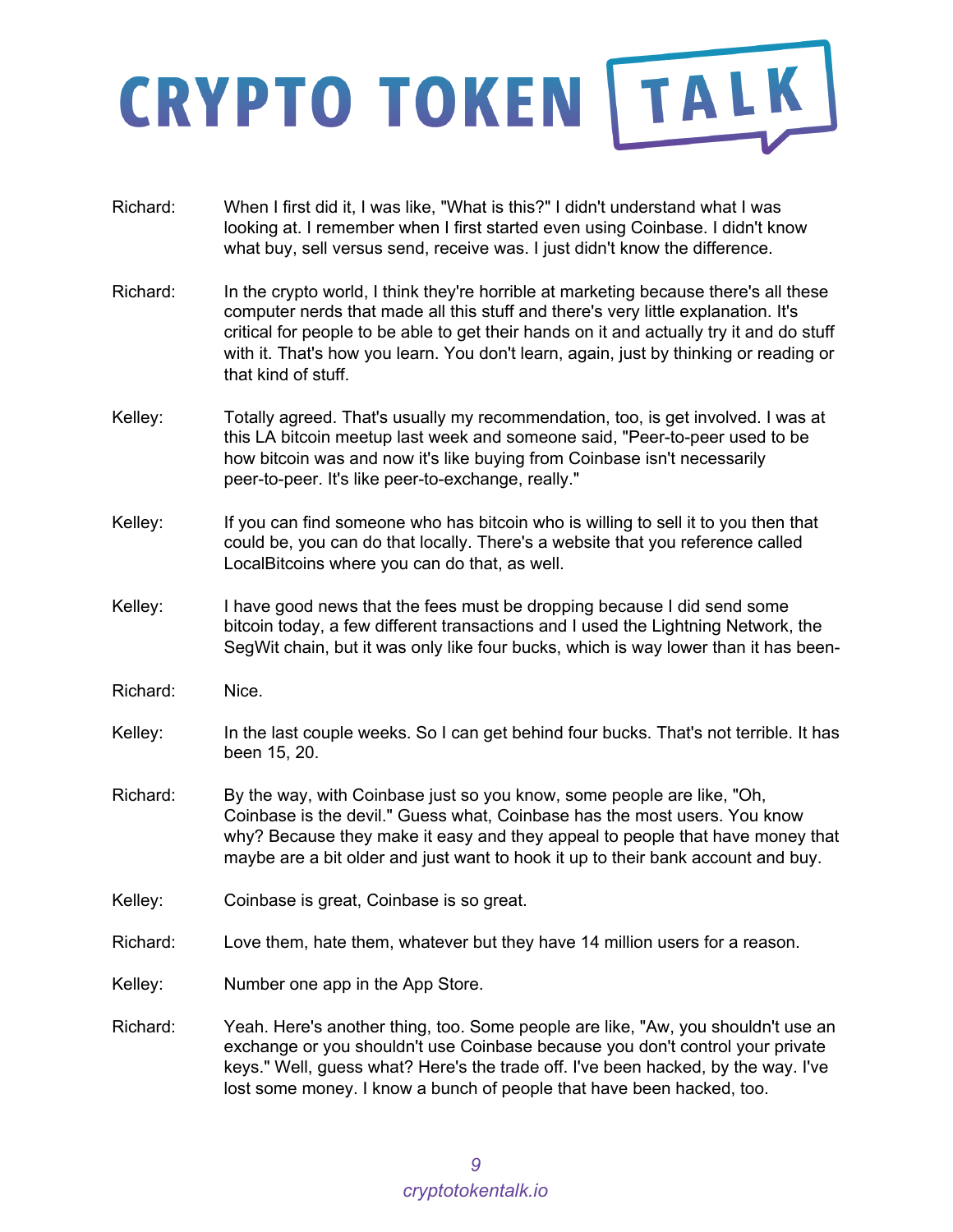Richard: There's a reason to have a large company hold your private keys, and there's also a reason for you to control your private keys. It's not just all good one way, bad the other. There's trade offs. I just want to mention that[crosstalk 00:30:47] Kelley: How were you hacked? By your phone number? Someone got access to your phone number? Richard: Yeah, actually, yeah. It was with that and with the laptop, it was a complicated thing. I lost some money, thankfully, not too much. Again, it's embarrassing to admit but it happened to me. Kelley: Did they get access to your Coinbase account? Richard: No, it wasn't a Coinbase account. It was actually a QT wallet I had on a computer and what I think it was a keystroke logger that got installed. My stupidity but that was stuff I totally controlled, supposedly, and I lost it, whoops. Richard: Meanwhile, my Coinbase stuff is perfectly fine. Again, I'm just being truthful and stuff. Most people wouldn't admit that but I did lose a little bit of money so you got to be careful. Kelley: Well, thank you so much for all of this information, advice and resource suggestions. How can people get in touch with you or learn more about what you're up to? Richard: If they want, my book is on Amazon, Kindle and Audible. If you go on Amazon, just type in bitcoin, Ethereum and it should come up. It's got a big old coin on the cover. Richard: Another way is if you're interested in the conference, we're going to be putting on another one in September that's, hopefully, going to be a gigantic event so you can go to bitcoinsuperconference.com and there's an email there. You can email me if you want and contact me and everything. That's probably the best two ways. Kelley: Fantastic. Well, thanks again, Rich, for joining us today. Richard: No problem, Kelley. Thank you. Kelley: That's all of today's episode of Crypto Token Talk. To learn more about blockchain and keep up to date with this fast paced industry, subscribe at cryptotokentalk.io where you can also find today's show notes. If you have suggestions for topics or guests, please drop me a line on Twitter @cryptokelley,